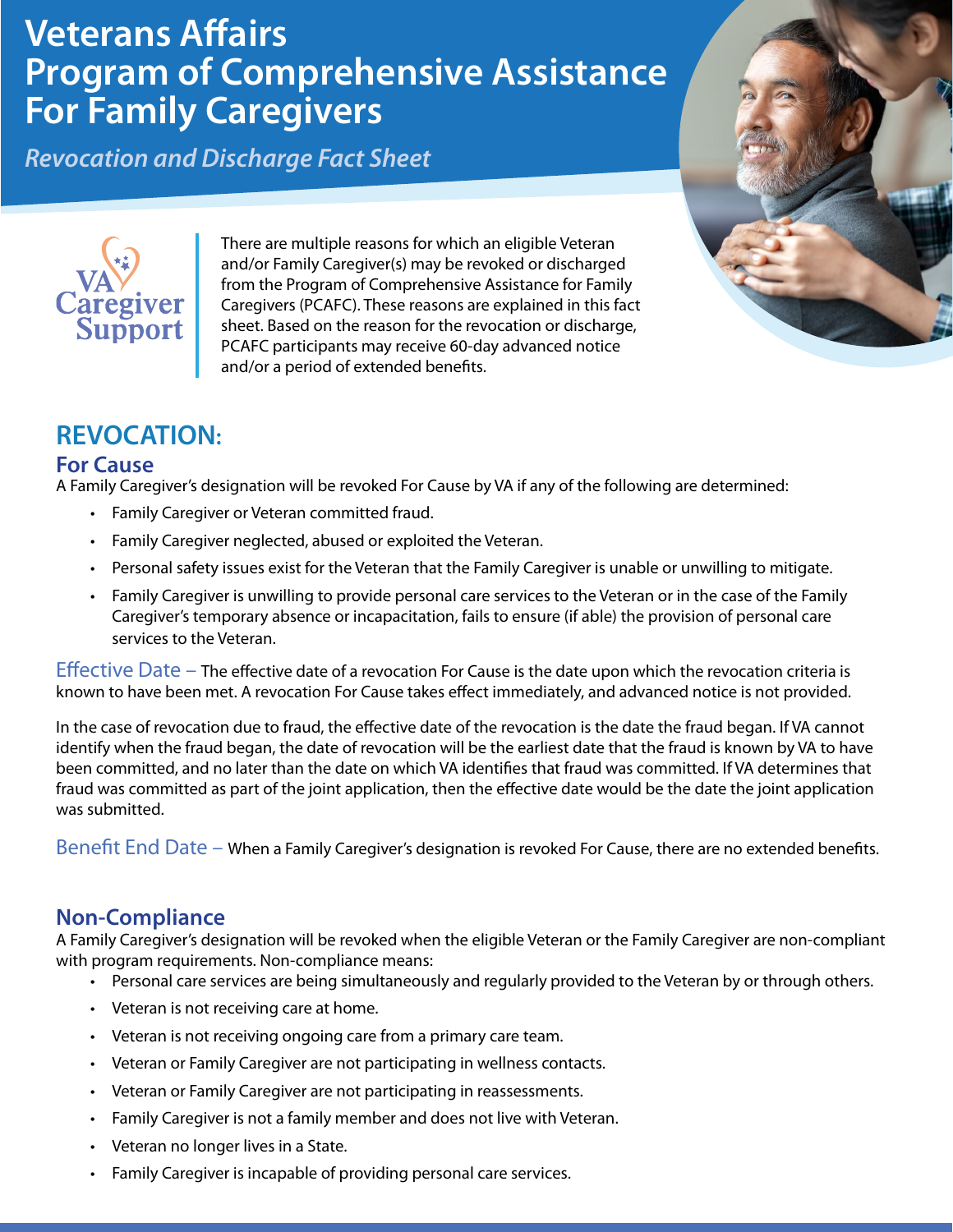Effective Date – A Veteran and Family Caregiver are provided 60-day advanced notice prior to the revocation taking effect. During the 60-day advanced notice, a Veteran and Family Caregiver can take the necessary steps or corrective action and become compliant prior to revocation. When such corrective action takes place, the decision to revoke is reversed.

Benefit End Date – When a Family Caregiver's designation is revoked due to non-compliance, there are no extended benefits.

#### **VA Error**

A Family Caregiver's designation will be revoked if the Family Caregiver's approval and designations were the result of an erroneous eligibility determination by VA.

Effective Date – In the case of revocation for VA error, the revocation takes effect as of the date the error was made. If VA cannot identify when the error was made, the date of revocation will be the earliest date the error is known by VA to have occurred, and no later than the date on which VA identifies that the error occurred.

Benefit End Date – When a Family Caregiver's designation is revoked for VA error, benefits continue for 60 days after the date of revocation, and such benefits will be considered an overpayment. VA will seek to recover overpayment of benefits. A Family Caregiver may opt-out of extended benefits and should contact a member of the Caregiver Support Program (CSP) Team for more information.

## **DISCHARGE:**

#### **Request of the Veteran or Family Caregiver.**

A Family Caregiver may be discharged upon their own request or at the request of the Veteran.

Effective Date – A Veteran or Family Caregiver may request this discharge verbally or in writing and must include the effective discharge date. This may be a present or future date provided by the Family Caregiver or Veteran. If the request does not provide a present or future date of discharge, VA will ask the Family Caregiver or Veteran to provide it and if unable to obtain this date, discharge will be effective as of the date of the request.

Benefit End Date – When a Family Caregiver is discharged at the request of the Veteran or Family Caregiver, caregiver benefits continue for 30 days after the date of discharge.

## **Request of the Family Caregiver due to Domestic Violence or Intimate Partner Violence**

A Family Caregiver may be discharged upon their own request, due to Domestic Violence or Intimate Partner Violence (DV/IPV) perpetrated by the Veteran against the Family Caregiver.

Effective Date – A Family Caregiver may request this discharge verbally or in writing and must include the effective discharge date. This may be a present or future date provided by the Family Caregiver. If the request does not provide a present or future date of discharge, VA will ask the Family Caregiver to provide it and if unable to obtain this date, discharge will be effective as of the date of the request.

Benefit End Date – When a Family Caregiver requests discharge due to Domestic Violence or Intimate Partner Violence, caregiver benefits continue for 90 days after the date of discharge when any of the following can be established: (1) The issuance of a protective order, to include interim, temporary or final protective orders, to protect the Family Caregiver from DV or IPV perpetrated by the eligible Veteran; (2) A police report indicating DV or IPV perpetrated by the eligible Veteran against the Family Caregiver or a record of an arrest related to DV or IPV perpetrated by the eligible Veteran against the Family Caregiver; or (3) Documentation of disclosure of DV or IPV perpetrated by the eligible Veteran against the Family Caregiver to a treating provider (e.g., physician, dentist,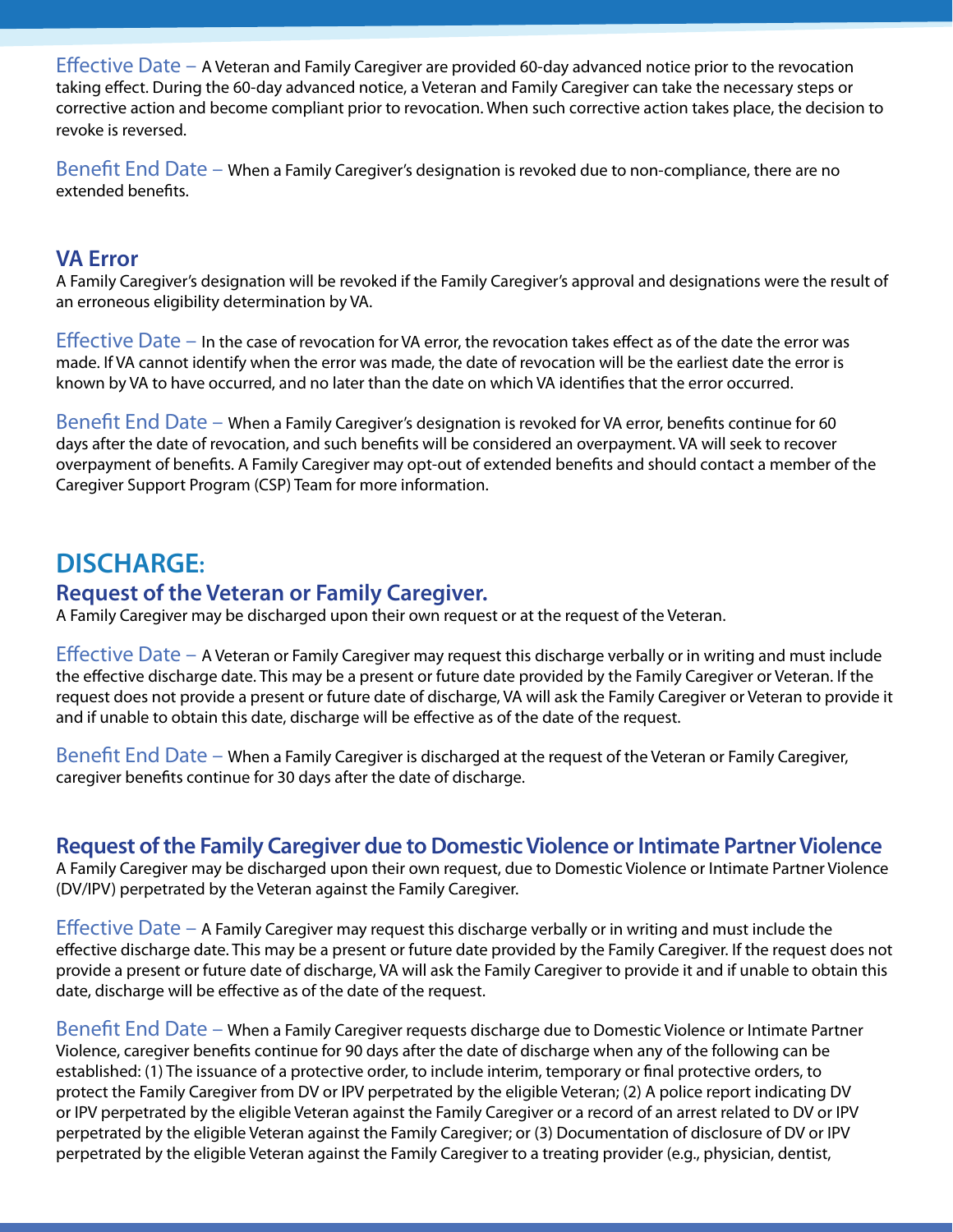psychologist, rehabilitation therapist) of the eligible Veteran or Family Caregiver, Intimate Partner Violence Assistance Program (IPVAP) Coordinator, therapist or counselor.

## **Institutionalization of the Veteran**

A Family Caregiver is discharged when a Veteran is institutionalized in a setting outside the home residence to include a hospital, rehabilitation facility, jail, prison, assisted living facility, medical foster home, nursing home or other similar setting for a period of 90 days or more or is expected to be institutionalized for 90 days or more.

Effective Date – In the case of discharge due to institutionalization of the Veteran, the effective date is the date institutionalization begins, if it is determined that the Veteran is expected to be institutionalized for a period of 90 days or more, or the 90th day of institutionalization, whichever is the earliest.

Benefit End Date – When a Family Caregiver is discharged due to the Veteran's institutionalization, caregiver benefits continue for 90 days after the date of discharge.

## **Institutionalization of the Family Caregiver**

A Family Caregiver is discharged when the Family Caregiver is institutionalized in a setting outside the home residence to include a hospital, rehabilitation facility, jail, prison, assisted living facility, medical foster home, nursing home or other similar setting for a period of 90 days or more, or is expected to be institutionalized for 90 days or more.

Effective Date – In the case of discharge due to institutionalization of the Family Caregiver, the effective date is the date institutionalization begins, if it is determined that the Family Caregiver is expected to be institutionalized 90 days or more, or on the 90th day of institutionalization, whichever is earlier.

Benefit End Date – When a Family Caregiver is discharged due to institutionalization, caregiver benefits continue for 90 days after the date of discharge.

## **Death of Veteran**

A Family Caregiver is discharged when the Veteran participating in the PCAFC dies. VA must receive notification of the Veteran's death as soon as possible, but not later than 30 days following the death of a Veteran.

Effective Date – The discharge is effective on the date of the Veteran's death.

Benefit End Date – When a Family Caregiver is discharged due to the Veteran's death, caregiver benefits continue for 90 days after the date of discharge.

## **Death of Family Caregiver**

A Family Caregiver is discharged in the event of their death. VA must receive notification of the Family Caregiver's death as soon as possible, but not later than 30 days following the death of a Family Caregiver.

Effective Date – The discharge is effective on the date of the Family Caregiver's death.

Benefit End Date – When a Family Caregiver is discharged due to death, there are no extended benefits.

## **Based on Assessment of the Eligible Veteran**

A Family Caregiver is discharged when the Veteran no longer meets the requirements of the PCAFC because of improvements in the eligible Veteran's condition or otherwise. This can be due to one or more of the following:

• There is a change in the eligible Veteran's Service Connection rating such that he/she no longer meets criteria for a serious injury.